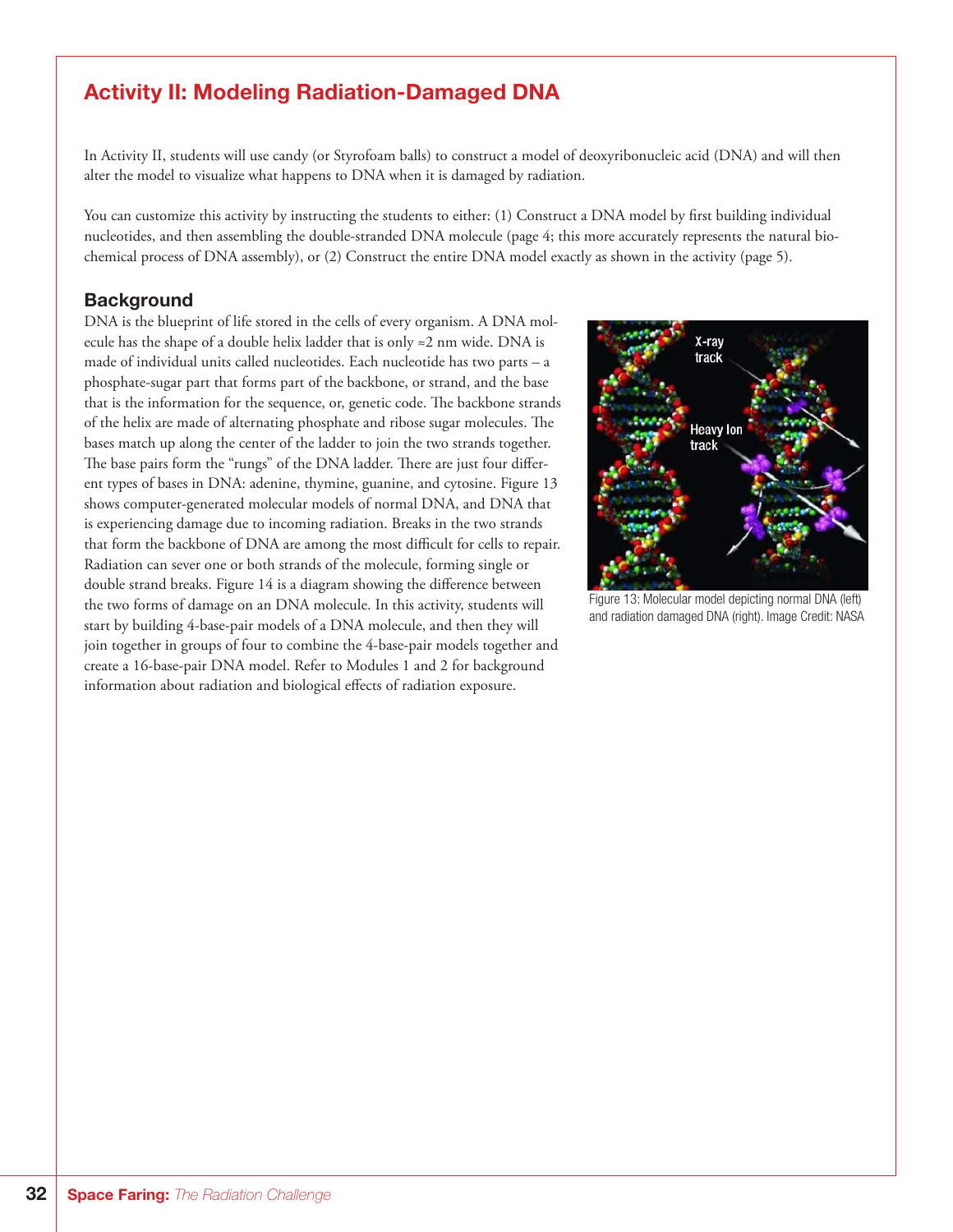

Figure 14. DNA model with two examples of DNA damage shown. The parallel linked sequences of orange squares  $(\Box)$  and purple circles  $(\bigcirc)$  represent the phosphate(O)-deoxyribose sugar ( $\square$ ) strands, or backbone, of a DNA molecule. The pairs of circles linking the two strands represent nucleotide base pairs. In the single strand break, note that although some nucleotide base pairs have been separated, only one strand of the two DNA strands has been broken (indicated by red arrow). In the more severely damaged double strand break example, nucleotide pairs have been split apart and both strands of the DNA molecule are broken (indicated by red arrows).

## Objectives:

By the end of this lesson, the students will be able to:

- Construct a model of a DNA molecule.
- Understand that DNA can be damaged from radiation.
- Visualize models of different kinds of radiation-damaged DNA.
- Explain the difference between double strand and single strand breaks.

## Research Question:

Why is a double strand break in DNA more damaging than a single strand break?

## Discussion Questions:

For planning a human-tended lunar outpost, have students discuss in detail how the presence of space radiation will affect the design of habitats for humans and other living organisms (such as crops grown for food). Other possible topics for discussion include:

- How many strands make up DNA?
- What does DNA do?
- What is a single strand break?
- What is a double strand break?
- Can DNA function when it is broken?
- What do the toothpicks in this activity represent?
- What kinds of radiation can damage DNA?

## National Education Standards<sup>35</sup>:

Unifying Concepts and Processes Systems, order and organization Evidence, models, and explanation Science in Personal and Social Perspectives Natural hazards Personal health

<sup>35</sup> National Science Education Standards, Center for Science, Mathematics, and Engineering Education (CSMEE), National Academy of Sciences, National Academy Press, Washington, DC., 1996, ISBN 0-309-05326-9.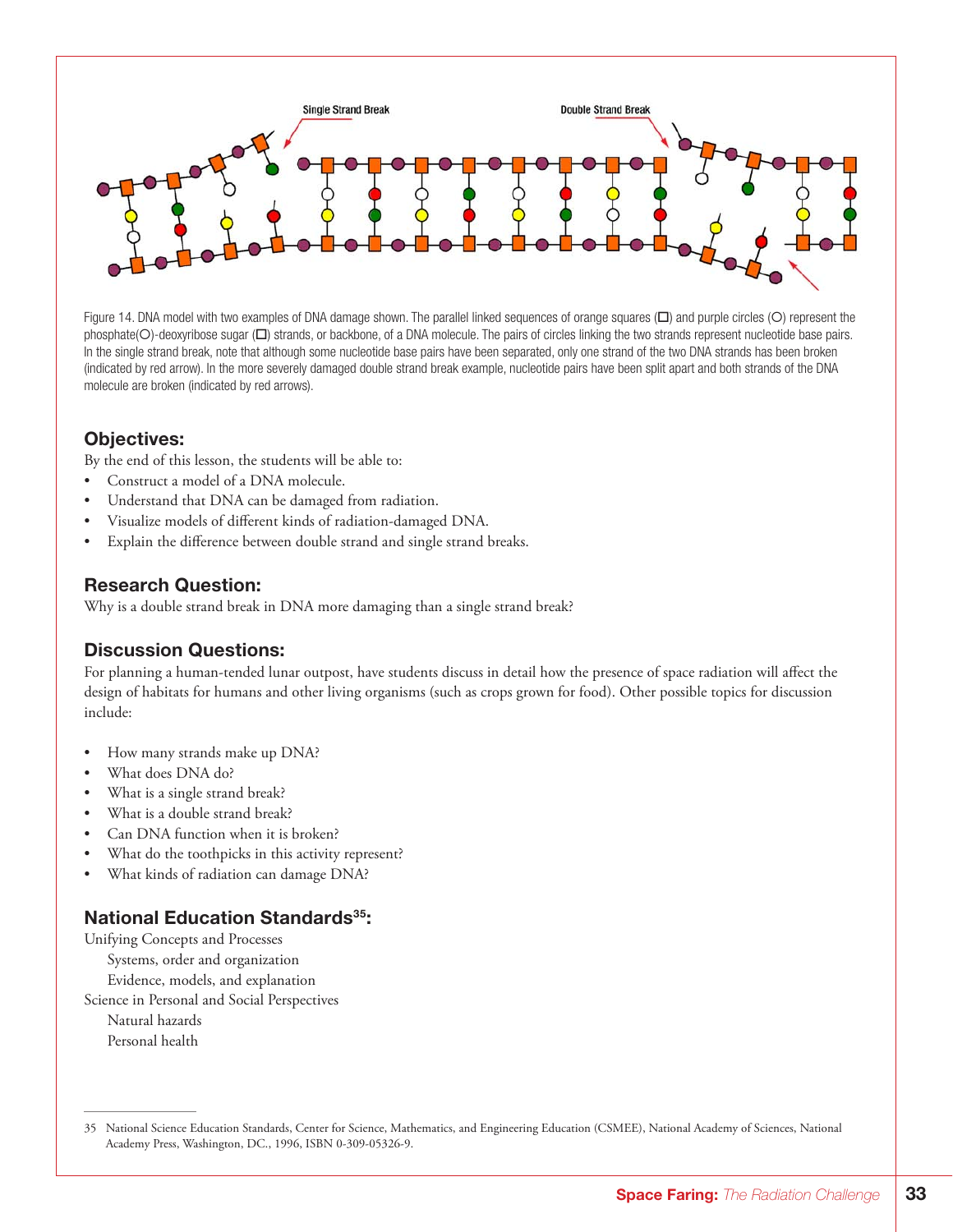Science and technology in society Physical Science

Transfer of Energy

Earth and Space Science

Structure of the Earth system

## Materials:

- 1. Gum drops, five colors minimum (As an alternative, marshmallows could be used).
- 2. Candy orange slices, (or other soft candy that is larger than gum drops).
- 3. Plain flat toothpicks (may be cut in half).
- 4. Option: One inch-diameter Styrofoam balls can be substituted for candy. The balls can be colored or labeled by the students to represent the bases, phosphates and sugars. There should be a minimum of 6 different colored items.
- 5. Colored pencils
- 6. 4 5 Paper towels each, or a large piece of paper, to provide working space
- 7. Large table (or space on floor) to place long DNA models

Provide each student with the candies (or Styrofoam balls) and toothpicks needed to construct a DNA molecule that is four base pairs in length. Define the key for your models below.

| Number of candies for each DNA Model: (fill in color) |  |  |
|-------------------------------------------------------|--|--|
|-------------------------------------------------------|--|--|

| $8 = (P)$     | $=$ Phosphate group         |
|---------------|-----------------------------|
| $8 = (Sugar)$ | $=$ Deoxyribose sugar group |
| $2 = (C)$     | $=$ Cytosine base           |
| $2 = (G)$     | $=$ Guanine base            |
| $2 = (T)$     | $=$ Thymine base            |
| $2 = (A)$     | $=$ Adenine base            |
|               |                             |

### $30 =$  (lines) Toothpicks = chemical bonds

After each student has constructed their model, partner four students together and combine all four models to create one 16-basepair long DNA model.

## Time allotment: 60 - 120 minutes

### References:

Additional three-dimensional DNA modeling can be done using kits that are available commercially from science education material suppliers.

# Going Further:

For additional research opportunities, have students investigate:

- Astrobiology and Radiation (to understand the effect of radiation on the surface of Mars and implications for life on Mars).
- Beneficial uses of radiation, such as radiation therapy, nuclear imaging in medicine (CT Scans or PET Scans),
- Brachytherapy, or the use of radioactive material in smoke detectors.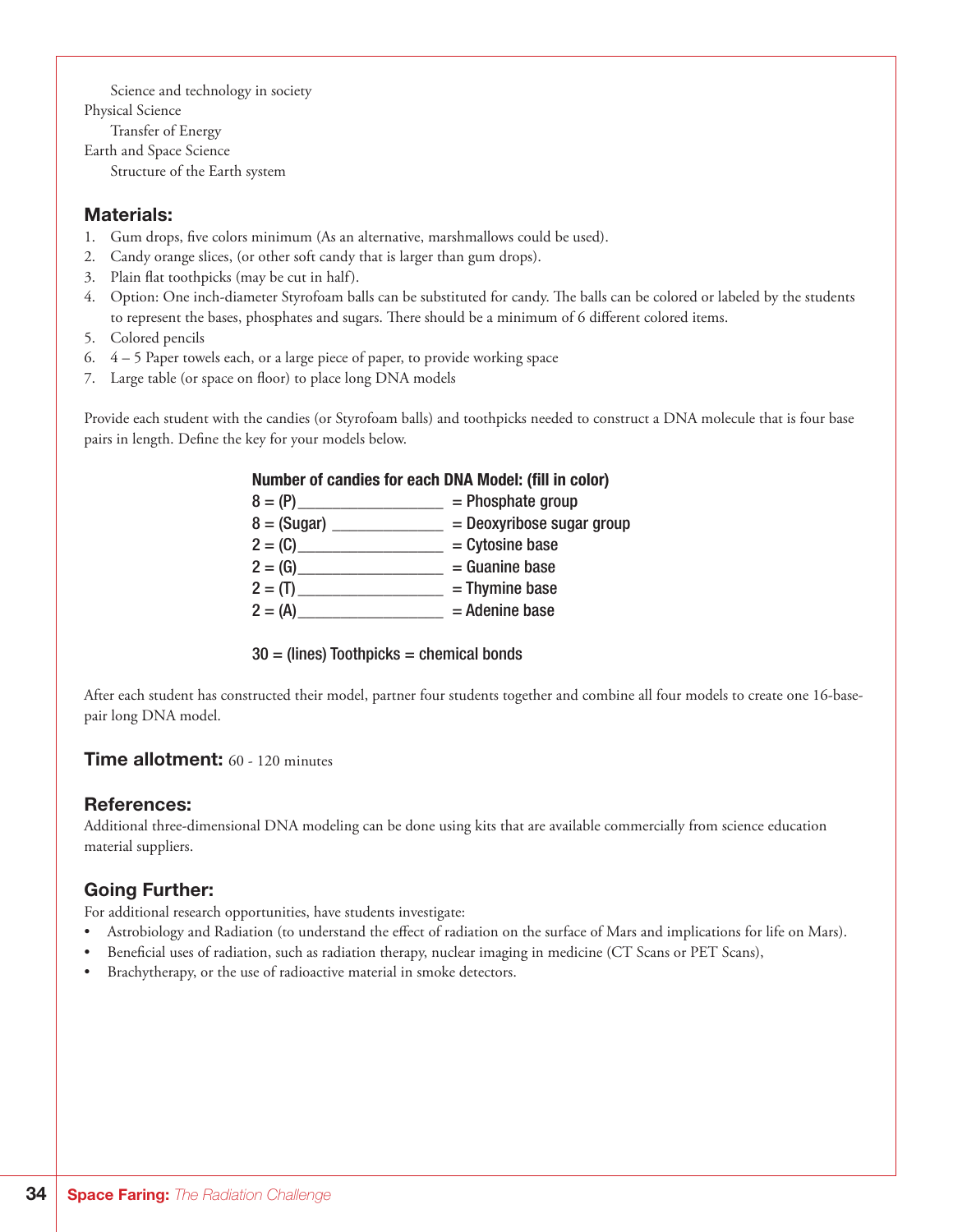| Name:<br>$ -$ | .<br>. .<br>$-$ |
|---------------|-----------------|
|               |                 |

## Constructing A DNA Model One Nucleotide At A Time

Directions: Use the instructions and diagrams below to help construct your model of DNA. The model that you will create will be made from eight nucleotides. The nucleotides will be assembled together to create a DNA model that is four complimentary nucleotide pairs in length - the completed model will look like a ladder. After filling in the color key to distinguish each component in the DNA model, use toothpicks to connect the candies together as shown in the diagram below. Each toothpick represents the chemical bonds that hold the building blocks of DNA together.

1. Working on a clean surface, group candies by color. Determine which color will represent each DNA component and fill in the key. Then color or write in the color name in the diagram below showing the P, Sugar, C, G, A, and T.



(lines) Toothpicks = chemical bonds

- 2. Construct the four nucleotides as shown in the diagram below.
- 3. To construct the first strand of DNA, place each nucleotide laying flat on the table in front of you. Use a toothpick to connect the sugar of one nucleotide with the phosphate of another. Repeat this step until all four nucleotides are connected. When this is complete, one strand of your DNA molecule is finished.

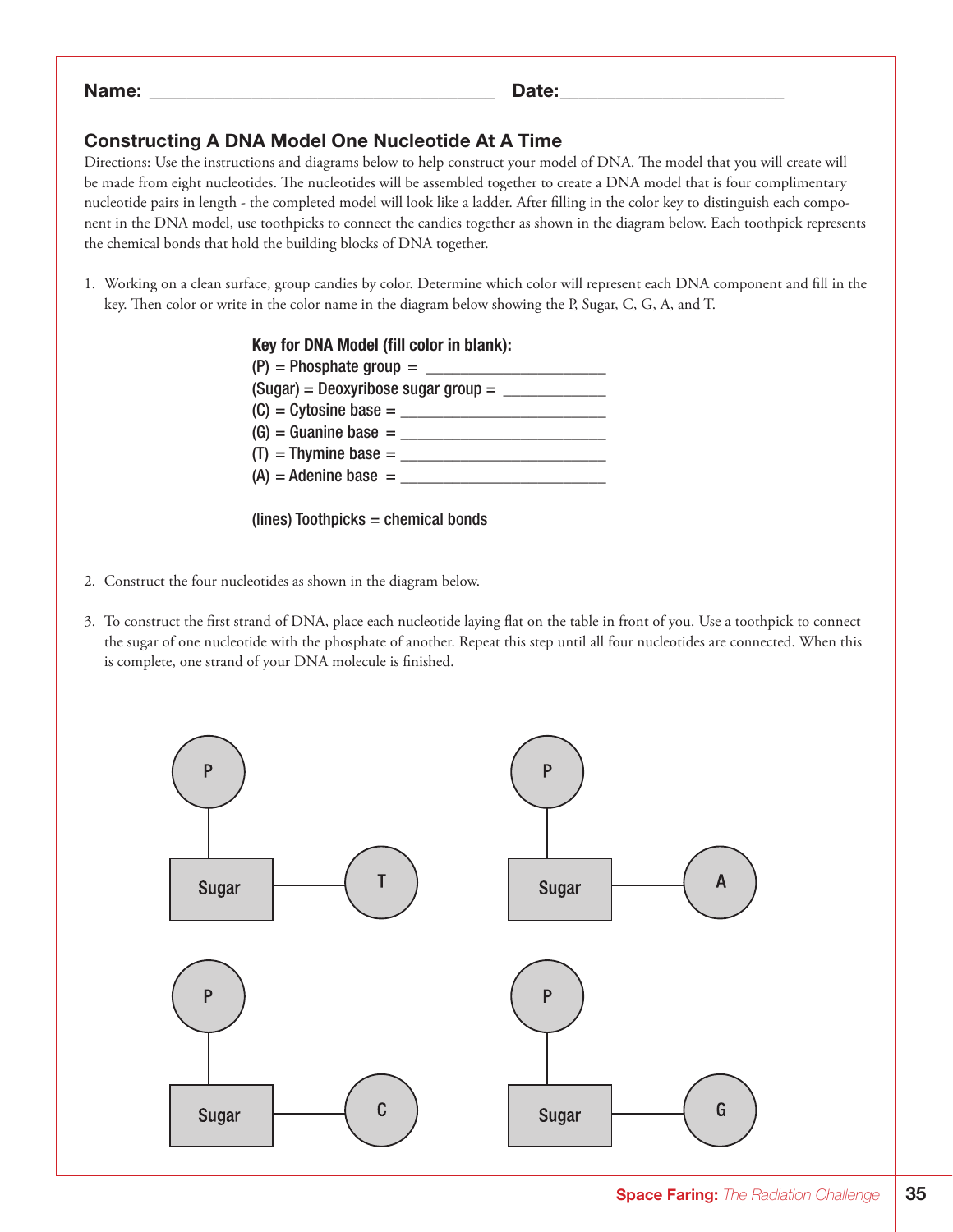- 4. Construct four more nucleotides identical to those you just constructed.
- 5. Connect the correct complimentary base to your first nucleotide to form the first base pairing in the DNA "ladder". Remember: in DNA, adenine only bonds with thymine (A:T or T:A), and cytosine only bonds with guanine (C:G or G:C), and the phosphate group links the deoxyribose sugars to form the backbone. If you need help, use the diagram in the discussion sheet.
- 6. Continue adding the remaining nucleotides to form your DNA model. When all eight nucleotides are in place, you have completed your double-stranded model of DNA.
- 7. Follow the instructions and answer the questions on the "Modeling Radiation Damaged DNA Discussion Sheet."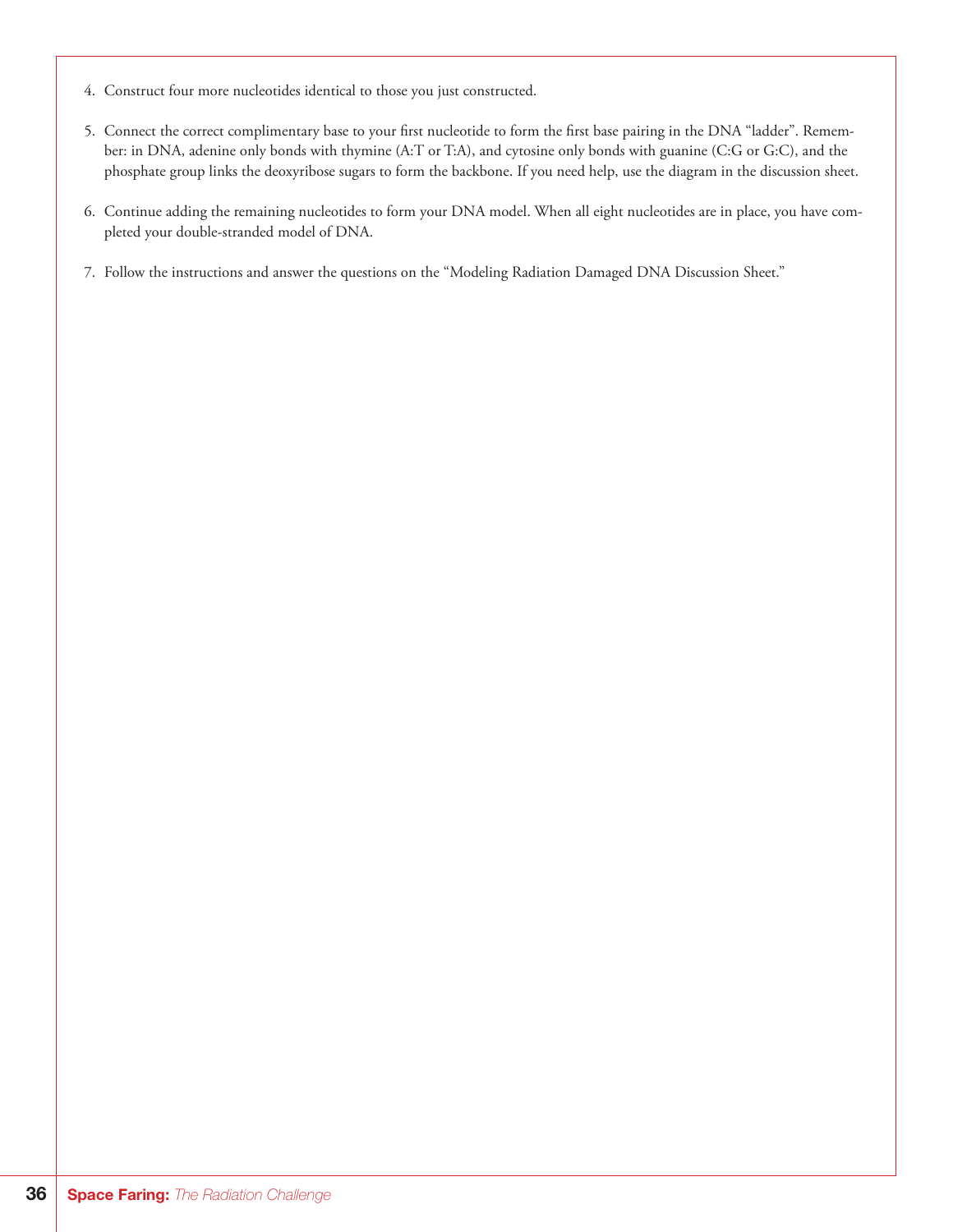#### Name: \_\_\_\_\_\_\_\_\_\_\_\_\_\_\_\_\_\_\_\_\_\_\_\_\_\_\_\_\_\_\_\_\_\_\_\_\_ Date:\_\_\_\_\_\_\_\_\_\_\_\_\_\_\_\_\_\_\_\_\_\_\_\_

## Constructing A DNA Model

Directions: Use the diagram below to help construct your model of DNA. This will vary depending upon your model components. The color key identifies each component of the DNA model. Use toothpicks to connect the candies (or Styrofoam balls) together. The toothpick connections represent the chemical bonds that hold the building blocks of the DNA molecule together. After follow the instructions and building your DNA molecule, answer the questions on the "Modeling Radiation-Damaged DNA Discussion Sheet."

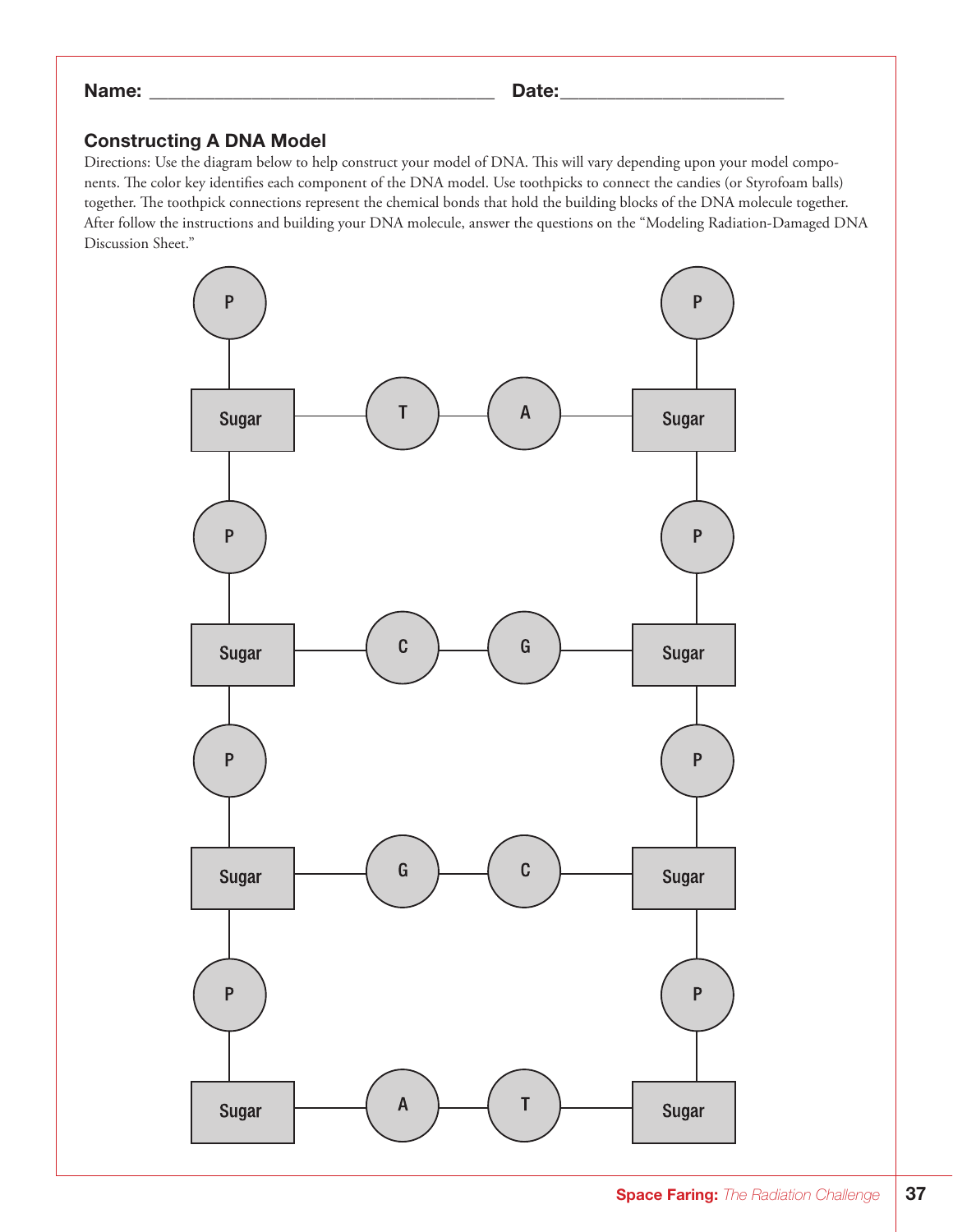### Name: \_\_\_\_\_\_\_\_\_\_\_\_\_\_\_\_\_\_\_\_\_\_\_\_\_\_\_\_\_\_\_\_\_\_\_\_\_ Date:\_\_\_\_\_\_\_\_\_\_\_\_\_\_\_\_\_\_\_\_\_\_\_\_

## Modeling Radiation Damaged DNA Discussion Sheet

- (1) How many strands of nucleotides make up DNA?
- (2) Study the diagram below. Partner up with three other students and combine your models to make a longer DNA model. Imagine that your DNA molecule is being bombarded by radiation. Modify your DNA model to look similar to the break labeled "1." Answer the following questions:

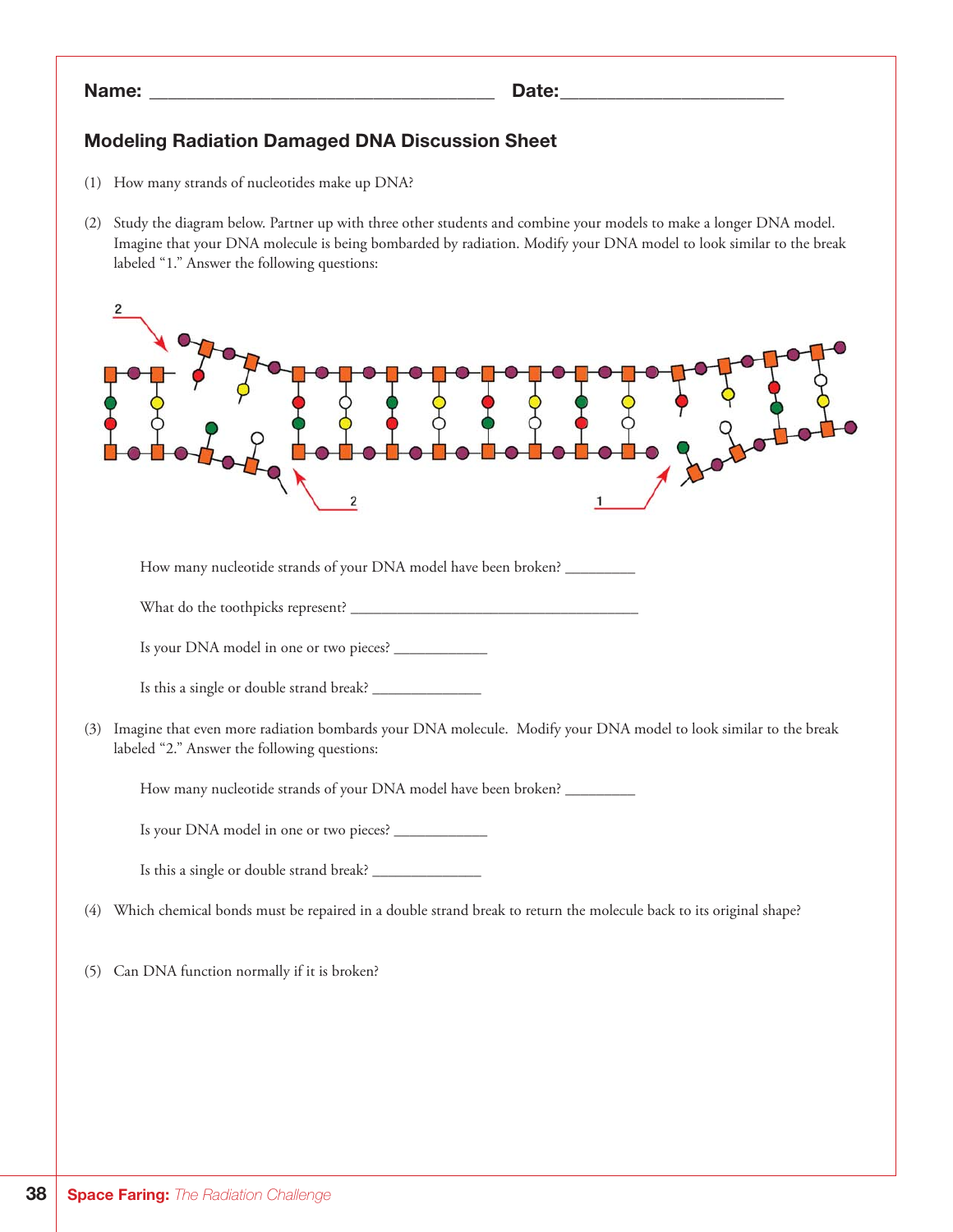(6) What effect would a few single strand breaks would have on a cell? On the body?

(7) What effect would many double strand breaks would have on a cell? On the body?

(8) What kinds of radiation can damage DNA?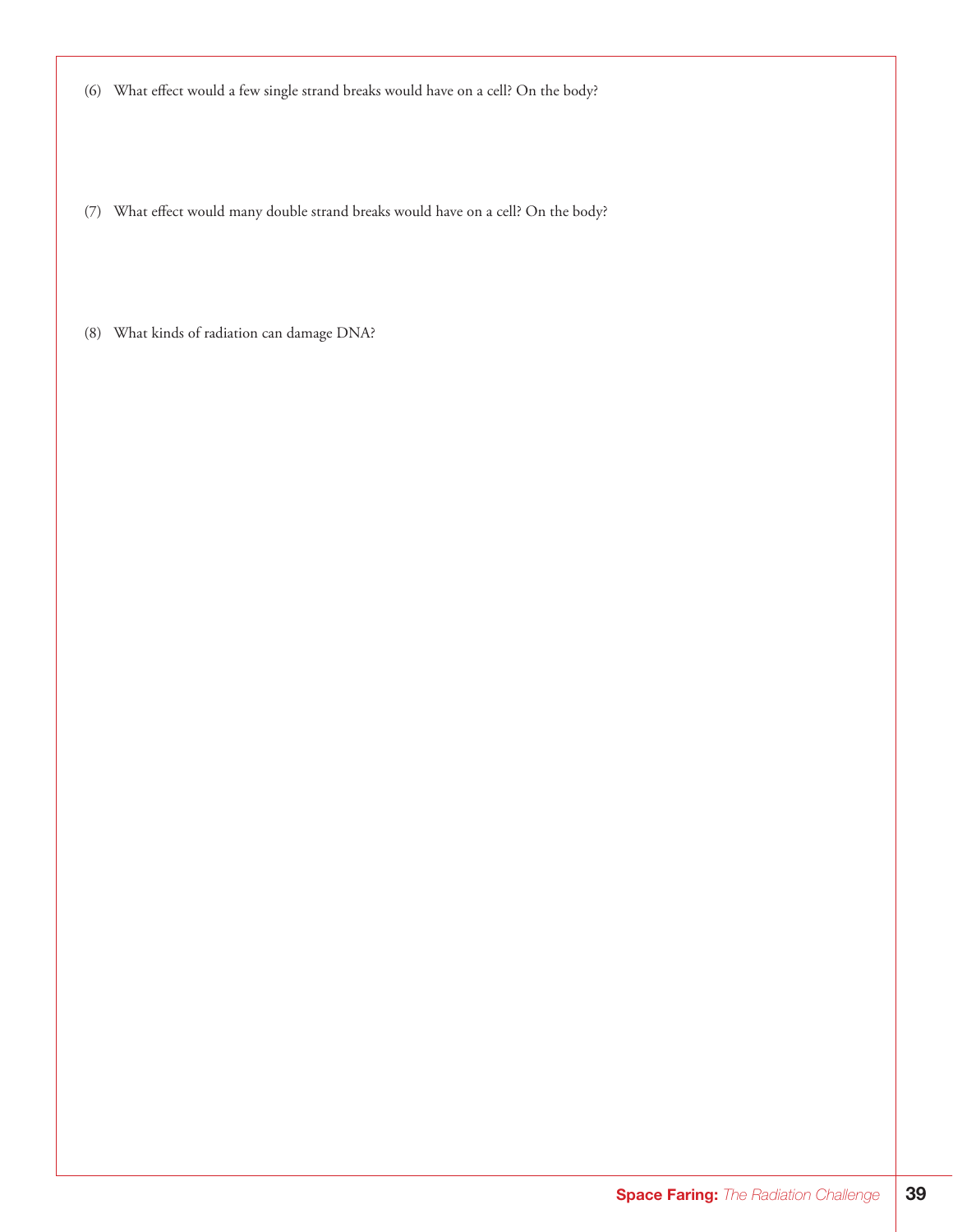## Answer Key Modeling Radiation Damaged DNA Discussion Sheet

- (1) How many strands of nucleotides make up DNA?  **two**
- (2) Study the diagram below. Partner up with three other students and combine your models to make a longer DNA model. Imagine that your DNA molecule is being bombarded by radiation. Modify your DNA model to look similar to the break labeled "1." Answer the following questions:



How many nucleotide strands of your DNA model have been broken? one

What do the toothpicks represent? chemical bonds that hold the building blocks of the DNA molecule together

Is your DNA model in one or two pieces? one

Is this a single or double strand break? single strand break

(3) Imagine that even more radiation bombards your DNA molecule. Modify your DNA model to look similar to the break labeled "2." Answer the following questions:

How many nucleotide strands of your DNA model have been broken? two

Is your DNA model in one or two pieces? two

Is this a single or double strand break? double strand break

- (4) Which chemical bonds must be repaired in a double strand break to return the molecule back to its original shape?  **The bonds between the phosphates and sugars on both DNA strands, and those between the nucleotides must be repaired.**
- (5) Can DNA function normally if it is broken?  **No, not until it is repaired.**

#### (6) What effect would a few single strand breaks would have on a cell? On the body?

**Cells with DNA containing a few sites of single stranded damage are likely to be able to repair the damage. However, some of repair may be done incorrectly. Incorrectly repaired DNA can result in mutations within the genetic code. Dependingon the region of DNA where a mutation takes place, the result may have no physiological consequence, or it may cause minor or major changes in how a cell functions. One or more mutations can reduce the ability of a cell to control cell division. If this happens, the exposed person may develop cancer. These effects may take years to decades to become apparent.**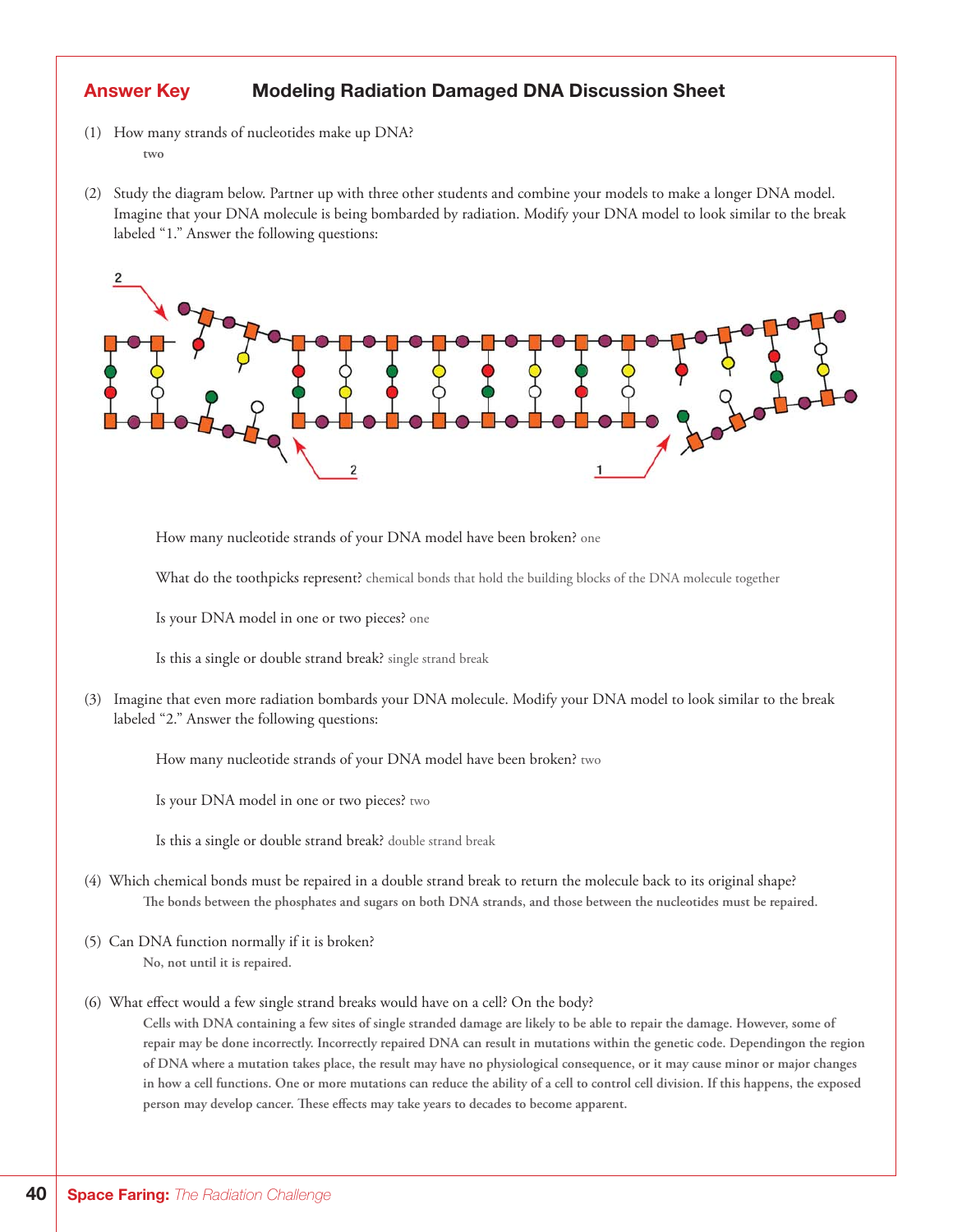#### (7) What effect would many double strand breaks would have on a cell? On the body?

 **Many double strand breaks would badly damage DNA. This would be difficult for a cell to repair. Cells that contain DNA that is badly damaged may not be able to repair the damage, and the cells die. If this occurs in only a few cells, this is actually better for the organism, because there is then no chance of mutations resulting from faulty repair of the DNA. However, if DNA is badly damaged in many cells in a particular tissue or organ, and a large number of cells die, then that tissue or organ no longer can function properly. This can compromise the exposed person's health, within weeks, or over time, up to years.** 

#### (8) What kinds of radiation can damage DNA?

 **High energy, ionizing radiation such as X-rays and gamma rays, and particle radiation such as galactic cosmic radiation.**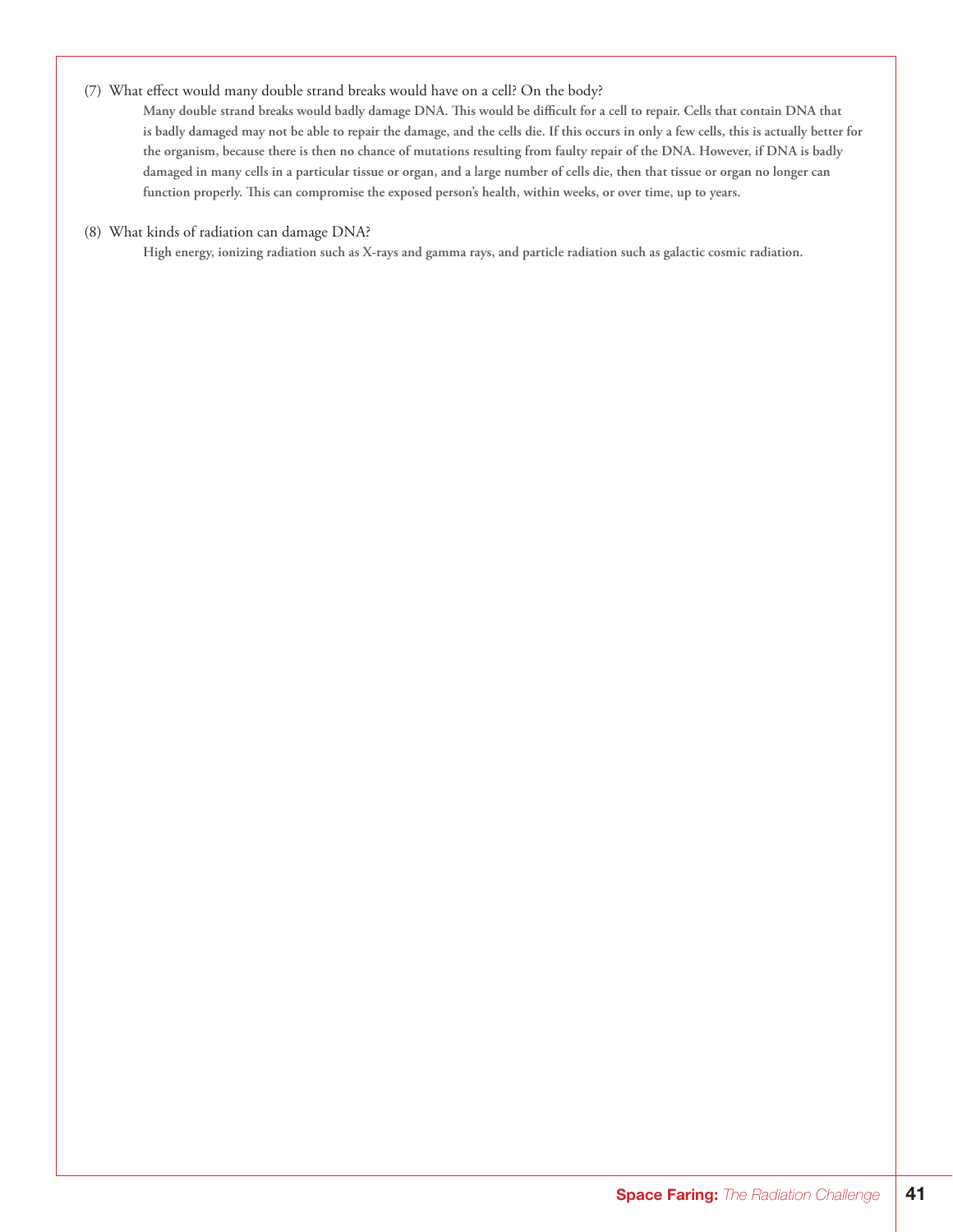# Protection from Radiation

Space radiation can penetrate habitats, spacecraft, equipment, spacesuits, and can harm astronauts. Minimizing the physiological changes caused by space radiation exposure is one of the biggest challenges in keeping astronauts fit and healthy as they travel through the solar system. As mentioned previously, ionizing radiation is a serious problem that can cause damage to all parts of the body including the central nervous system, skin, gastrointestinal tract, skeletal system, and the blood forming organs. However, biological damage due to radiation can be mitigated through implementation of countermeasures that are designed to reduce radiation exposure and its effects. In this section, we will discuss the use of radiation dosimetry and operational, engineering, and dietary countermeasures.

## Why is NASA Studying Radiation Countermeasures?

Radiation protection is essential for humans to live and work safely in space. To accomplish this challenging task, NASA has developed the Radiation Health Program. The goal of the program is to carry out the human exploration and development of space without exceeding acceptable risk from exposure to ionizing radiation. Legal, moral, and practical considerations require that NASA limit risks incurred by humans living and working in space to acceptable levels.<sup>36</sup> To determine acceptable levels of risk for astronauts, NASA follows the standard radiation protection practices recommended by the U.S. National Academy of Sciences Space Science Board and the U.S. National Council on Radiation Protection and Measurements.<sup>37</sup>

## What is Radiation Dosimetry?

In low Earth orbit, astronauts lose the natural shielding from solar and cosmic radiation provided by the Earth's atmosphere. In deep space astronauts also lose the shielding provided by the Earth's strong magnetic field. So, to achieve the goal of the NASA Radiation Health Program, it is necessary to monitor the radiation environment inside and outside a manned spacecraft.

An important part of every manned mission is radiation dosimetry, which is the process of monitoring, characterizing, and quantifying the radiation environment where astronauts live and work. Radiation biology support during missions also includes: calculated estimates of crew exposure during extra-vehicular activity; evaluation of any radiation-producing equipment carried on the spacecraft; and comprehensive computer modeling of crew exposure. Space station crewmembers routinely wear physical dosimeters to measure their accumulated exposure and, post flight, provide a blood sample to measure radiation damage to chromosomes in blood cells.<sup>38</sup> In addition, experiments on the Space Station have been carried out using a synthetic human torso, which has over 300 strategically placed dosimeters to determine the levels of cosmic radiation absorbed by specific organs in the human body during space flight.<sup>39</sup> Active monitoring of space radiation levels within the Space Station is achieved with dosimeters both to identify the best-shielded locations within the Space Station and to give early warning should radiation levels increase during a mission due to solar storms.

NASA uses an anatomical model of a human torso and head that contains more than 300 radiation sensors.

All these sources of information are carefully analyzed before, during, and after to help mission planners mitigate the four significant radiation-related health risks that are described in the NASA Bioastronautics Critical Path Roadmap:<sup>40</sup> cancer, radiation damage to the central nervous system, chronic and degenerative tissue diseases, and acute radiation sickness. See the previous section for information on the biological effects of radiation.



<sup>36</sup> http://srag.jsc.nasa.gov/Index.cfm#

<sup>37</sup> http://www.nasa.gov/audience/foreducators/postsecondary/features/F\_Understanding\_Space\_Radiation\_prt.htm

<sup>38</sup> http://exploration.nasa.gov/programs/station/Chromosome-2.html

<sup>39</sup> http://exploration.nasa.gov/programs/station/Torso.html

<sup>40</sup> http://bioastroroadmap.nasa.gov/User/risk.jsp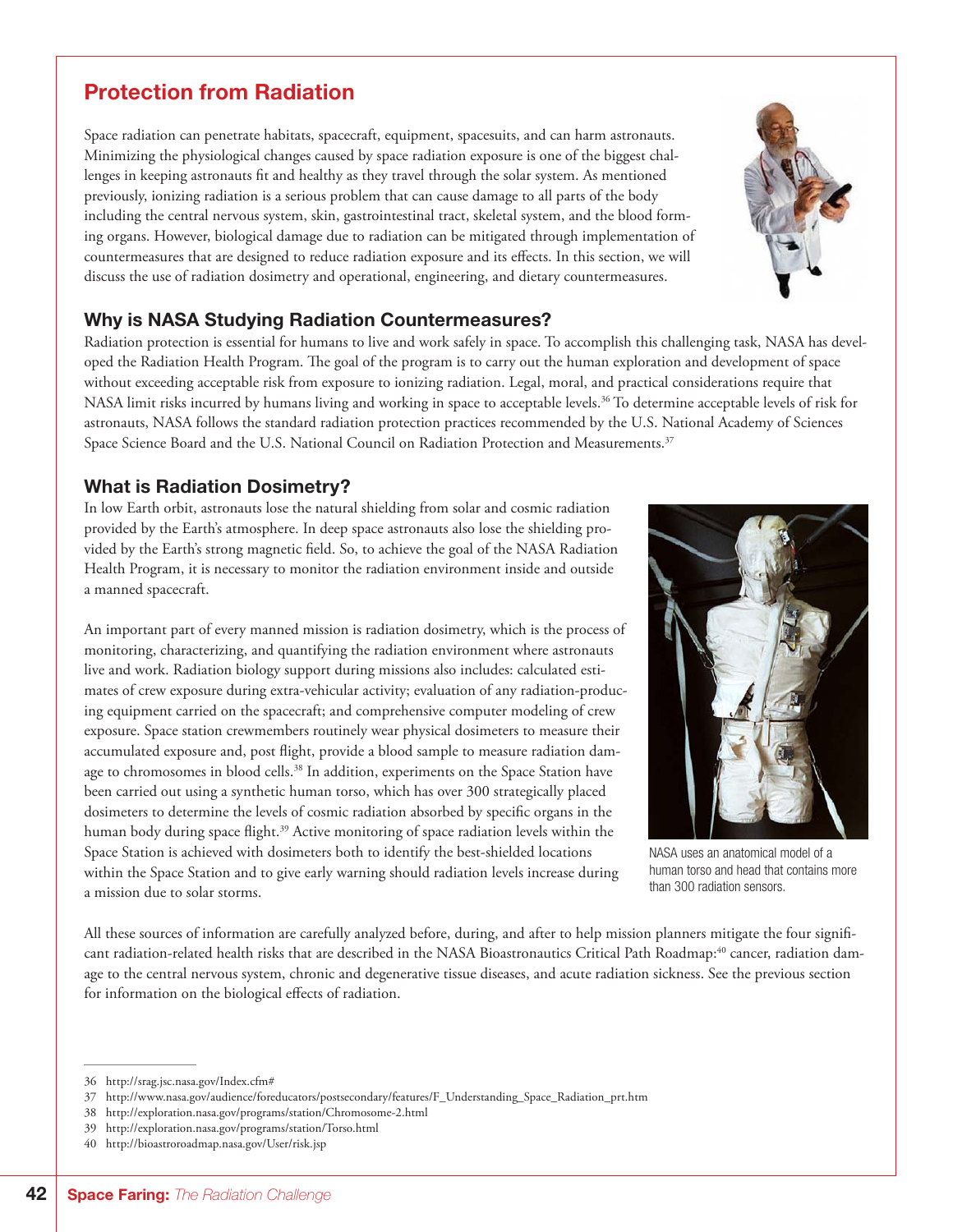### What Are Operational Countermeasures?

Currently, the main operational countermeasure against the adverse affects of radiation is simply limiting astronaut exposure, which means limiting the amount of time astronauts are allowed to be in space. This is accomplished primarily by shortening overall mission duration on the Space Station to 3-6 months, reducing the time astronauts spend outside of the spacecraft during spacewalks, and planning space missions during times of reduced solar storm activity. However, since future long-term missions of exploration to the Moon and beyond will both take longer (a round-trip to Mars will last at least two years) and expose astronauts to a more damaging types of radiation, other strategies such as better shielding and mitigation strategies are necessary before astronauts can spend extended periods in deep space.

### What Are Engineering Countermeasures?

Engineering countermeasures are structures or tools that are designed to shield astronauts from radiation. Depending on where astronauts are living and working, the radiation shielding requirements will vary because of exposure to different types and levels of radiation. The most penetrating ionizing radiation (gamma rays and galactic cosmic rays) can pass through aluminum but is stopped by thick and dense material such as cement. In general, the best shields will be able to block a spectrum of radiation. Aboard the space station, the use of hydrogen-rich shielding such as polyethylene in the most frequently occupied locations, such as the sleeping quarters and the galley, has reduced the crew's exposure to space radiation. Since the Space Shuttle and the International Space Station are in low Earth orbit, where the quantity and energy of the radiation is lower and the Earth's atmosphere provides protection, these spacecraft require less shielding than a base on the surface of the Moon. On the Moon, radiation shields would need to be very thick to prevent the primary cosmic rays (high-energy protons and heavy ions) from penetrating into habitation modules where astronauts will live. Such shielding could include the metal shell of a spacecraft or habitation module, an insulating layer of lunar water, or both.



The composition and thickness of a material affects its ability to shield radiation.



Collisions between high-energy radiation and shielding can produce damaging secondary particles.

Problems with shields arise when space radiation particles interact with the atoms of the shield itself. These interactions lead to production of nuclear byproducts called secondaries (neutrons and other particles). If the shield isn't thick enough to contain them, the secondaries that enter the spacecraft can be worse for astronauts' health than the primary space radiation. Surprisingly, heavier elements such as lead produce more secondary radiation than lighter elements such as carbon and hydrogen. Consequently, a great deal of research has been performed on a lightweight polyethylene plastic, called RFX1, which is composed entirely of lightweight carbon and hydrogen atoms.<sup>41</sup> Research shows that polyethylene is 50% better at shielding solar flares and is 15% better at shielding galactic cosmic radiation as compared to aluminum. Water is another hydrogen-rich molecule that can absorb radiation. However, the oxygen content in water makes it a lot heavier than polyethylene, and therefore is much more expensive to launch. Generally, lighter shields can greatly reduce the harmful effects of incoming space radiation particles, but they cannot completely stop them.

NASA scientists have also investigated the development of electrostatic radiation shields,<sup>42</sup> which generate positive and negative electric charges that deflect incoming electrically charged space radiation. Another method of radiation protection that has been proposed is to use the lunar regolith (the pulverized dusty material on the Moon's surface) to shield a human colony.

<sup>41</sup> http://science.nasa.gov/headlines/y2005/25aug\_plasticspaceships.htm

<sup>42</sup> http://www.nasa.gov/centers/goddard/news/topstory/2004/0930grb.html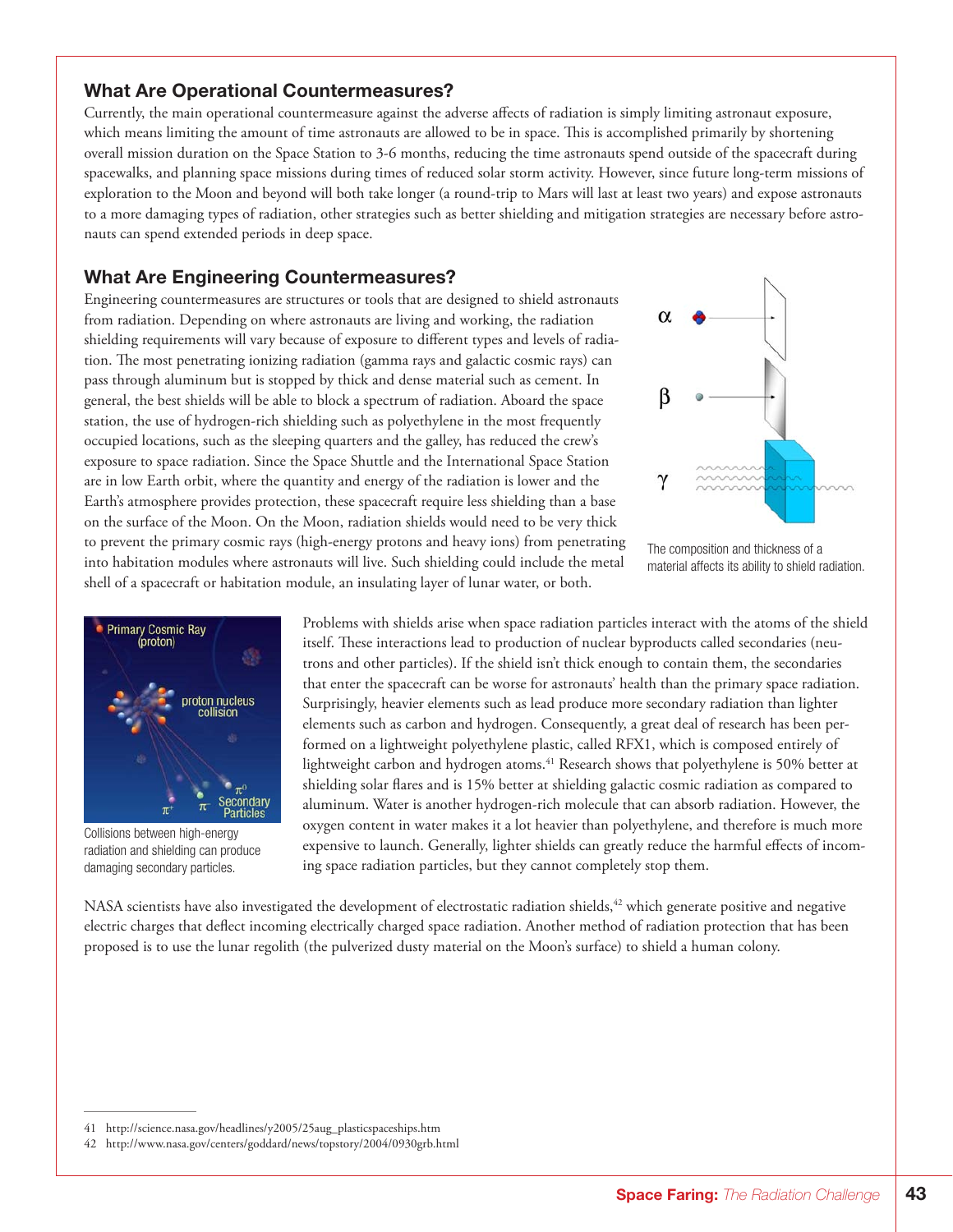

NASA has investigated electrostatic and plastic shielding. Combinations of plements to mitigate the effects of ionizing radiation. different engineering, operational, and dietary countermeasuers help improve radiation protection. Image Credit: NASA Goddard Space Flight Center.

## What are Dietary Countermeasures?

Dietary countermeasures are drugs, that when ingested by an astronaut, may have the potential to reduce effects of ionizing radiation. These supplements can be broadly categorized into two groups. The first group includes specific nutrients that prevent the radiation damage. For example, antioxidants like vitamins C and A may help by soaking up radiation-produced free-radicals before they can do any harm. Research has also suggested that pectin fiber from fruits and vegetables, and omega-3-rich fish oils may be beneficial countermeasures to damage from long-term radiation exposure. Other studies have shown that diets rich in strawberries, blueberries, kale and spinach prevent neurological damage due to radiation. In addition, drugs such as Radiogardase (also known as Prussian blue) that contain Ferric (III) hexacyanoferrate (II) are designed to increase the rate at which radioactive substances like cesium-137 or thallium are eliminated from the body.<sup>44</sup>

The second group of dietary agents currently being considered for protection against ionizing radiation includes drugs that can facilitate faster recovery from radiation damage. These dietary agents offer protection by stimulating the growth of surviving stem and progenitor cells, or by length-

Although existing shielding can solve some radiation concerns, it makes spacecraft heavy and expensive to launch. Moreover, it does not provide complete protection against radiation. Shields five to seven centimeters thick can only block 30 to 35 percent of the radiation, which means that astronauts could still be exposed to up to 70 percent of the radiation that passes through the shields.<sup>43</sup> For this reason, NASA is also investigating the use of medical and dietary sup-



Stem cells in the bone marrow produce a wide range of blood cell types. Image Credit: Stem Cell World.

ening the duration of the cell cycle segment that checks for and repairs damaged genes.<sup>45</sup> Although these types of drugs (radioprotectants) are now used to treat people exposed to radiation contamination on Earth, they may be good candidates for use on long duration space missions. It is important to note, however, that when administered in effective concentrations, some radioprotectants also have limiting negative side effects such as nausea, hypotension, weakness, and fatigue.

One natural defense system is for an abnormal radiation damaged cell to self-destruct before the cell becomes cancerous; this is achieved by activation of the cell's apoptosis gene (programmed cell death). Apoptosis can also be triggered intentionally by exposing the cell to enzymes or specific ligands that bind to a cell's death receptors. Other approaches that may also be useful aim to enhance the DNA repair system and immunoresponse by facilitating faster recovery of cell populations damaged by radiation. There are several such pharmaceuticals now in clinical trials. Some drugs, for example, stimulate the immune system to "restore and repopulate" bone marrow cells after radiation exposure. Other drugs appear to reduce gene mutations resulting from radiation exposure.

<sup>43</sup> http://www.nasa.gov/vision/space/travelinginspace/keeping\_astronauts\_healthy\_prt.htm

<sup>44</sup> http://www.fda.gov/bbs/topics/NEWS/2003/NEW00950.html

<sup>45</sup> http://www.nasa.gov/vision/space/travelinginspace/keeping\_astronauts\_healthy\_prt.htm